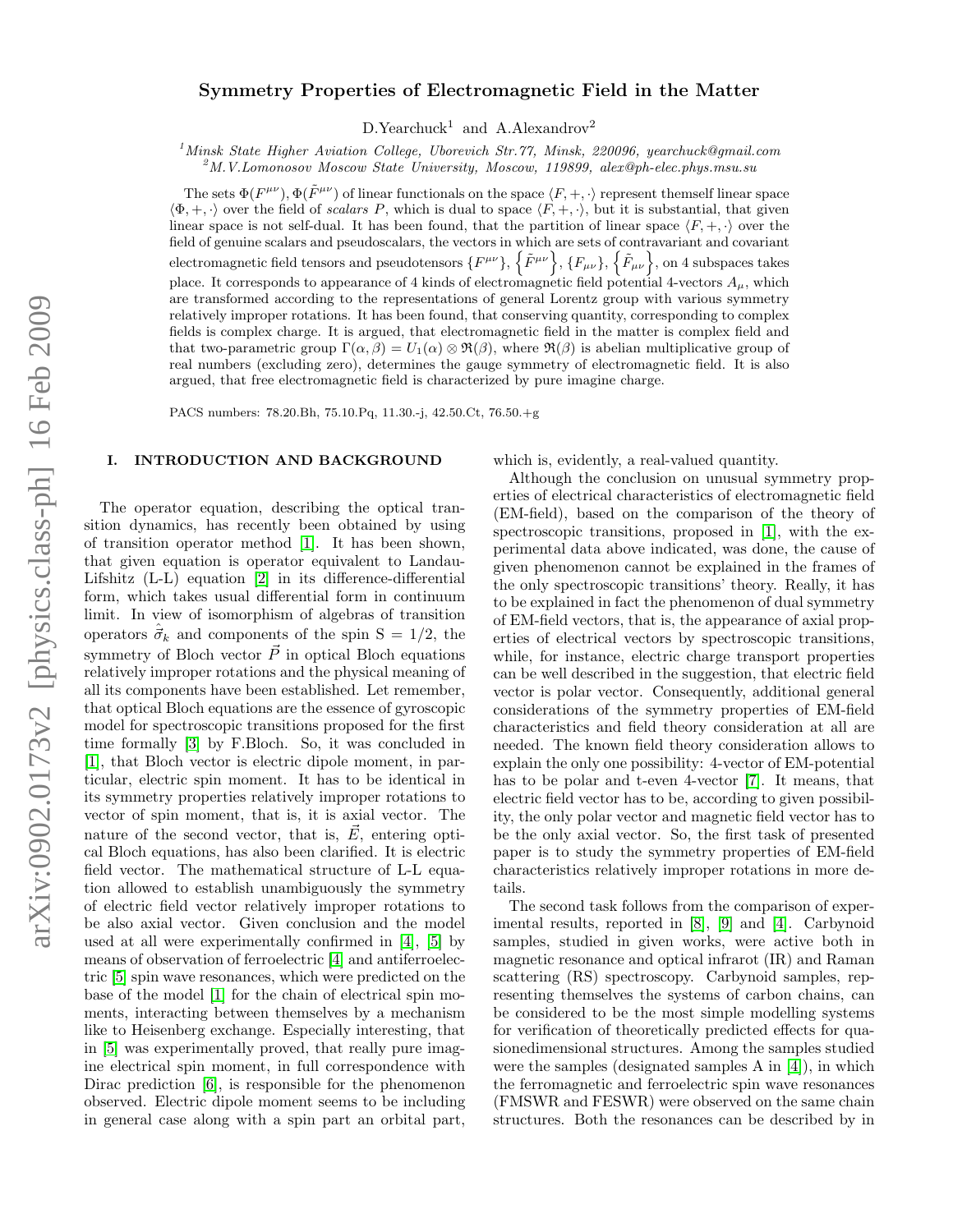fact the same equation, obtained in [\[1\]](#page-7-0) and modified by taking into consideration the relaxation processes [\[4\]](#page-7-3). So, for description of optical transition dynamics the equation is:

<span id="page-1-0"></span>
$$
\frac{\partial \vec{S}(z)}{\partial t} = \left[ \vec{S}(z) \times \gamma_E \vec{E} \right] - \frac{4a^2 J_E}{\hbar^2} \left[ \vec{S}(z) \times \nabla^2 \vec{S}(z) \right] + \frac{\vec{S}(z) - \vec{S}_0(z)}{\tau}, \tag{1}
$$

where  $\vec{S}(z)$  is electric analogue of spin magnetic moment,  $\gamma_E$ ,  $J_E$  are optical analogues of gyromagnetic ratio and exchange interaction constant respectively,  $\hbar$  is Planck's constant, a is lattice spacing,  $\vec{E}$  is electric field,  $\vec{S}_0(z)$  is equilibrium value of electrical spin moment vector function,  $\tau$  is relaxation time. Vector-functions  $\vec{S}(z)$  $\vec{S}_0(z)$  acquire in the case of FMSWR the meaning of magnetic spin moment vector-functions,  $E_1$  is replaced in FMSWR-case by  $H_1$ , that is, by amplitude of magnetic component of external oscillating EM-field,  $J_E$  is replaced by the exchange interaction constant  $J_H$ ,  $\gamma_E$  by  $\gamma_H$ . Futher, the linearized equation in [\[4\]](#page-7-3) is considered. It was obtained under the assumption, that the values of oscillating external electric field components  $E^x, E^y$ in [\(1\)](#page-1-0) are in experiment greatly less in comparison with the value of intracrystalline electric field component  $E^z$ , under analogous assumption relatively the components of total electrical spin moment and under additional assumption, that equilibrium distribution of  $\vec{S}_0(z)$  along the chain is homogeneous. All the assumptions are entirely correct for IR measurements. The linearized equation was solved and the relationships for a shape and amplitudes of resonance modes and dispersion law were obtained. They are:

<span id="page-1-2"></span>
$$
a_n = \begin{cases} \n-\frac{i\gamma_E S \tau^2 E_1}{\pi n} \frac{\left[ (\omega_n - \omega) - \frac{i}{\tau} \right]}{\left[ 1 + (\omega_n - \omega)^2 \tau^2 \right]}, & n = 1, 3, 5, \dots \\
0, & n = 2, 4, 6, \dots,\n\end{cases}
$$
\n(2)

<span id="page-1-1"></span>
$$
\nu_n = \nu_0 - An^2,\tag{3}
$$

where  $n \in N$  including zero,  $\nu_n$  is a frequency of *n*-th mode, A is a material parameter  $(A = \frac{2\pi a^2 S |J|}{\hbar L^2} n^2 > 0)$ . Here  $Re\, a_n$  is proportional to absorption signal,  $Im\, a_n$  is proportional to dispersion signal. It was found the followig. 1) Dispersion law [\(3\)](#page-1-1) is held true both by IR- and RS-detection of FESWR. 2) The excitation of the only uneven modes in accordance with [\(2\)](#page-1-2) takes place. 3) Inversely proportional dependence at resonance of the amplitudes of modes on mode number  $n$  in accordance with [\(2\)](#page-1-2) is also held true, however the only by IR-detection of FESWR (that is, for the experimental conditions, corresponding to applicability of linearized equation). 4) Splitting of Raman active vibration modes is characterized by value of parameter  $\mathfrak{A}$ , being approximately by factor 2 greater, than parameter  $\mathfrak{A}$ , which characterizes IR FESWR spectra (by the frequencies of zero modes reduced by means of linear approximation procedure to

the same value). The fourth result agrees well with the results, reported in [\[1\]](#page-7-0), where the FESWR phenomenon was theoretically described and differences of IR FESWR and RS FESWR spectra were predicted. To obtain the ratio  $J_E/J_H$  of exchange constants the values of splitting parameter  $\mathfrak{A}^H$  of FMSWR in A-sample reported earlier in [\[8\]](#page-7-7), [\[9\]](#page-7-8) were used. The range of given ratio is 12170 - 15696. To explain in a simple way the appearance of two exchange constants, which differ from each other more than 4 order for the same chain structures, it was suggested, that EM-field in the matter has the complex charge and consists of elecric and magnetic components, which are real and imagine parts correspondingly. It is well known at the same time the point of view, that EMfield is vector real field, that is, it cannot be characterized by any charges at all.

So, the aim of presented paper is to study the symmetry properties of EM-field characteristics relatively improper rotations in more details and the field theory study of the possibility for the existence of complex charge.

# II. ALGEBRAIC PROPERTIES OF EM-FIELD

Let us consider the general algebraic properties of EMfield to clarify the symmetry properties first of all of the quantities  $\vec{P}$ ,  $\vec{E}$ , entering optical Bloch equations and, consequently, to better understand their physical meaning. It is well known, that EM-field can be characterized by both contravariant tensor  $F^{\mu\nu}$  (or covariant  $F_{\mu\nu}$ ) and contravariant pseudotensor  $\tilde{F}^{\mu\nu}$ , which is dual to  $F_{\mu\nu}$  (or covariant  $\tilde{F}_{\mu\nu}$ , which is dual to  $F^{\mu\nu}$ ). For example,  $\tilde{F}^{\mu\nu}$ is determined by the relation  $\tilde{F}^{\mu\nu} = \frac{1}{2} e^{\mu\nu\alpha\beta} F_{\alpha\beta}$ , where  $e^{\mu\nu\alpha\beta}$  is Levi-Chivita 4-tensor. The usage of field tensors and pseudotensors seems to be equally possible by description of EM-field and EM-field interaction with the matter. So, EM-field pseudotensor can be used to obtain, for instance, the field invariants [\[10\]](#page-7-9), [\[11\]](#page-7-10). The suggestion on equality in rights of EM-field tensor and EM-field pseudotensor by description of electromagnetic phenomena follows from general consideration of the geometry of Minkowski space. Really the geometry of any pseudo-Euclidean abstract space of index 1, to which Minkowski space is isomorphic [\[12\]](#page-7-11), determines unambiguously 3 kinds, possessing equal rights, of linear centereuclidian geometrical objects, that is tensors, pseudotensors and spinors (spin-tensors). Further, in the practice of treatment of experimental results is usally accepted, that electric field strength, electric dipole moment and electric polarization vectors are polar vectors. At the same time magnetic field strength, magnetic dipole moment and magnetization vectors are considered always to be axial vectors. However for the effects, describing optical spectroscopic transitions the picture seems to be reverse. It follows directly from the structure of algebraic linear (vector) space, which produce EM-field tensors  $\{F^{\mu\nu}(x)\}$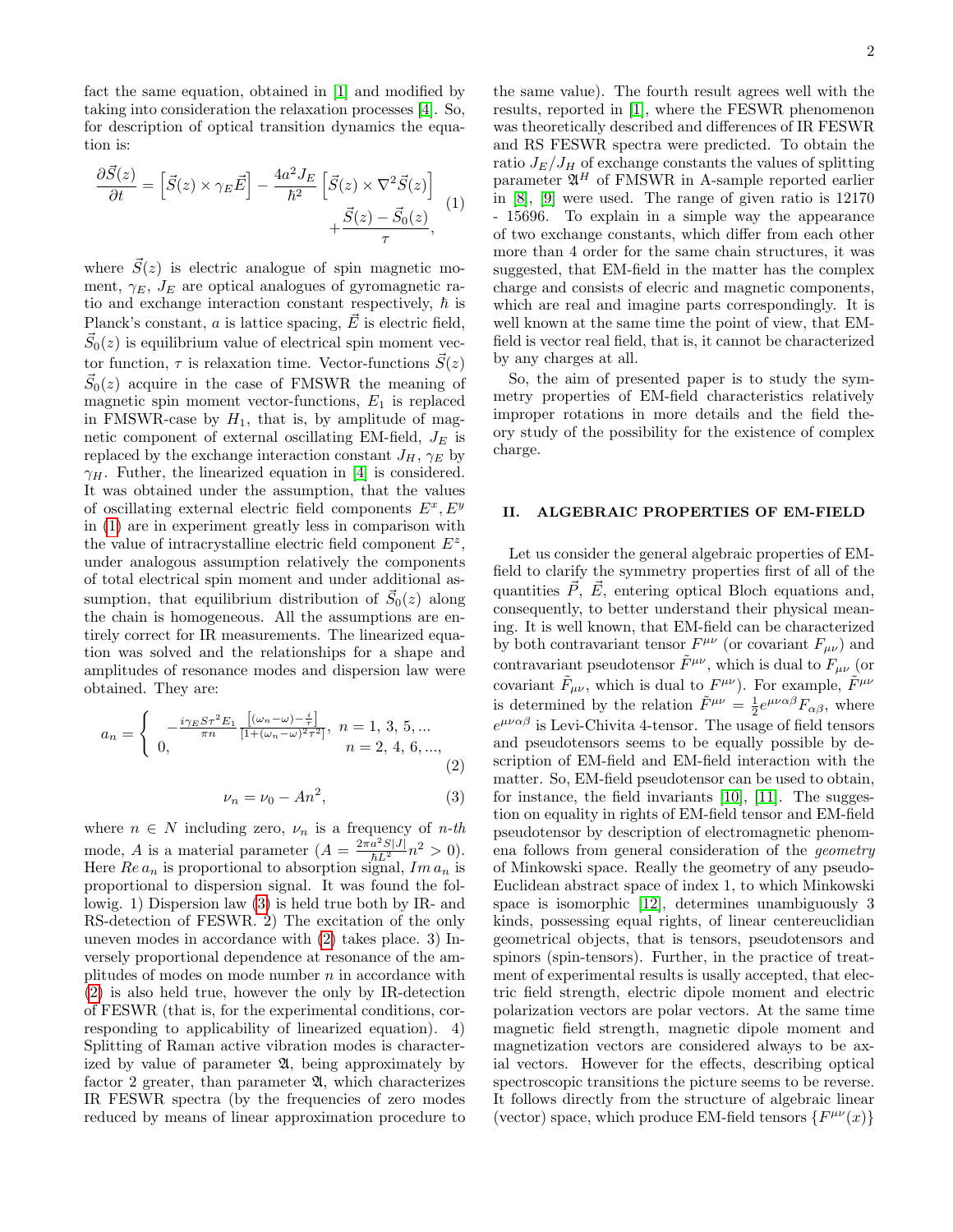and pseudotensors  $\{\tilde{F}^{\mu\nu}(x)\}\,$  if they are considered to be tensor functions of 4-radius-vector  $x$ . We keep further formally for the vectors  $\vec{E}$  and  $\vec{H}$  usual physical meaning of electric field strength and magnetic field strength. At the same time we suggest, that their symmetry can be both polar and axial, in particular,  $\vec{H}$  can be polar and vector  $\vec{E}$  can be axial. The ground for given idea can be obtained from algebra of linear centereuclidian geometrical objects, that is, in fact from geometry of Minkowsi space.

Let us define the linear space  $\langle F, +, \cdot \rangle$  over the field of genuine scalars P, the vectors in which are sets of contravariant and covariant EM-field tensors and pseudotensors  $\{F^{\mu\nu}\}, \{\tilde{F}_{\mu\nu}\}, \{\tilde{F}_{\mu\nu}\}.$  It is evident that all the axioms of linear space hold true, that is, if  $F_1^{\mu\nu}$  and  $F_2^{\mu\nu} \in F$ , then

$$
F_1^{\mu\nu} + F_2^{\mu\nu} = F_3^{\mu\nu} \in F,\tag{4}
$$

and, if  $F^{\mu\nu} \in F$ , then

$$
\alpha \ F^{\mu\nu} \in F \tag{5}
$$

for  $\forall \alpha \in P$ . Let us define now the linear algebra  $\mathfrak{F}$  by means of assignment in vector space  $\langle F, +, \cdot \rangle$  of transfer operation (∗) to dual tensor, using the convolution with Levi-Chivita 4-tensor  $e_{\alpha\beta\mu\nu}$ . It is also evident, that in algebra  $\langle \mathfrak{F}, +, \cdot, * \rangle$  the axioms of linear algebra hold true, that is if  $F_1^{\alpha\beta}$  and  $F_2^{\alpha\beta} \in \mathfrak{F}$ , then

$$
e_{\mu\nu\alpha\beta}(F_1^{\alpha\beta} + F_2^{\alpha\beta}) = (\tilde{F}_1)_{\mu\nu} + (\tilde{F}_2)_{\mu\nu} \in \mathfrak{F}, \quad (6)
$$

$$
(F_1^{\alpha\beta} + F_2^{\alpha\beta})e_{\alpha\beta\mu\nu} = F_1^{\alpha\beta}e_{\alpha\beta\mu\nu} + F_2^{\alpha\beta}e_{\alpha\beta\mu\nu} \in \mathfrak{F}, (7)
$$

$$
(e_{\alpha\beta\mu\nu}\lambda F^{\mu\nu}) = \lambda(e_{\alpha\beta\mu\nu}F^{\mu\nu}) = (e_{\alpha\beta\mu\nu}F^{\mu\nu})\lambda \quad (8)
$$

for  $\forall \lambda \in P$ . We can also determine on the space  $\langle F, +, \cdot \rangle$ the functional  $\Phi$  by the following relationship

$$
\Phi(F^{\mu\nu}) \equiv \langle F^{\mu\nu} | \Phi \rangle = F^{\mu\nu} \tilde{F}_{\mu\nu}, \tag{9}
$$

and

$$
\Phi(\tilde{F}^{\mu\nu}) \equiv \left\langle \tilde{F}^{\mu\nu} | \Phi \right\rangle = \tilde{F}^{\mu\nu} F_{\mu\nu}.
$$
 (10)

It is clear, that  $\Phi$  on the space F is linear functional. Consequently, the sets  $\Phi(F^{\mu\nu}), \Phi(\tilde{F}^{\mu\nu})$  of linear functionals on the space  $\langle F, +, \cdot \rangle$  represent themself linear space  $\langle \Phi, +, \cdot \rangle$  over the field of scalars P, which is dual to space  $\langle F, +, \cdot \rangle$ . Therefore, we have

$$
\langle \Phi, +, \cdot \rangle = \langle F^{\times}, +, \cdot \rangle. \tag{11}
$$

It is substantional, that  $F^{\times}$  is not self-dual. Actually, for example, the vector, which can be built on basis vectors of space  $\langle F, +, \cdot \rangle$  over the field of scalars P with the projections, which are the vectors of space  $\langle \Phi, +, \cdot \rangle$  over the

field of scalars P, that is, they are pseudoscalars according to definition of functional  $\Phi$  and consequently cannot belong to field P. So, the starting vector (which is built on basis vectors of space  $\langle F, +, \cdot \rangle$  will be the vector over the field of pseudoscalars and cannot belong to space F. Thus, really the space  $F^{\times}$  is not self-dual. It means, that for full physical description of dynamical systems interacting with EM-fied and for description of any physical phenomena at all, where EM-interaction presents, it is necessary over the absence of self-duality of the space  $F^{\times}$ to take always into consideration both the spaces, that is  $\langle F, +, \cdot \rangle$  and  $\langle \Phi, +, \cdot \rangle$ . More strictly, known Gelfand triple, including together with spaces  $F$  and  $\Phi$  Hilbert space has to be taken into account, naturally, if corresponding topology is determined. In the space  $\langle F, +, \cdot \rangle$ over the field of scalars  $P$  we can choose 2 physically different subspaces  $1$ } $\{F^{\mu\nu}\}\$  and  $2$ } $\{\tilde{F}^{\mu\nu}\}\$  over the scalar field P. Analogously can be built the space  $\langle \tilde{F}, +, \cdot \rangle$ over the field of pseudoscalars  $\tilde{P}$ , in which also two new subspaces 3) $\{F^{\mu\nu}\}\$ and 4) $\{\tilde{F}^{\mu\nu}\}\$ over the pseudoscalar field  $\tilde{P}$  can be choosed. The second case differs from the first case by the following. Symmetry properties of  $\vec{E}$  and  $\vec{H}$  remain the same, that is,  $\vec{E}$  is polar vector, since it is dual vector to antisymmetric 3D pseudotensor, and  $\vec{H}$ , respectively, is axial. At the same time, the components of vector  $\vec{E}$  correspond now to pure space components of electromagnetic field pseudotensor  $\tilde{F}^{\mu\nu}$ , the components of vector  $\vec{H}$  correspond to time-space mixed components. Arbitrary element of the third subspace

$$
\alpha F^{\mu\nu}(x_1) + \beta F^{\mu\nu}(x_2),\tag{12}
$$

where  $\alpha, \beta \in \tilde{P}$  and  $x_1, x_2$  are the points of Minkowski space, represents itself the 4-pseudotensor. Its spatial components, which are the components of antisymmetric 3-pseudotensor, determine dual polar vector  $\vec{H}$ , while mixed components are the components of 3-pseudovector  $E$ . Therefore, the symmetry properties of the components of vectors  $\vec{E}$  and  $\vec{H}$  regarding the improper rotations will be inverse to the case 1. It is evident, that in the 4-th case the symmetry properties of the components of  $\vec{E}$  and  $\vec{H}$  regarding the improper rotations will be inverse to the case 2.

Given consideration has clear mathematical and physical meaning. It means mathematically, in particular, that if in fixed point of 3D-space the vectors  $\vec{E_0}$  and  $\vec{H_0}$  have usual transformation properties, that is, they are polar and axial vectors correspondingly, the fields (in vector analysis meaning) of these vectors, that is, the vector-functions, corresponding to given vectors, can have other symmetry properties. For instance, vectorfunctions  $\vec{E}(x) = \vec{E_0} \sin x$  and  $\vec{H}(x) = \vec{H_0} \sin x$  will have opposite symmetry properties in comparison with  $\vec{E_0}$  and  $\vec{H}_0$  regarding inversion of x-coordinate. Physically it means, that interactions of EM-field with the centers, which are 1D-, 2D-, 3D-extended in 3D-space can be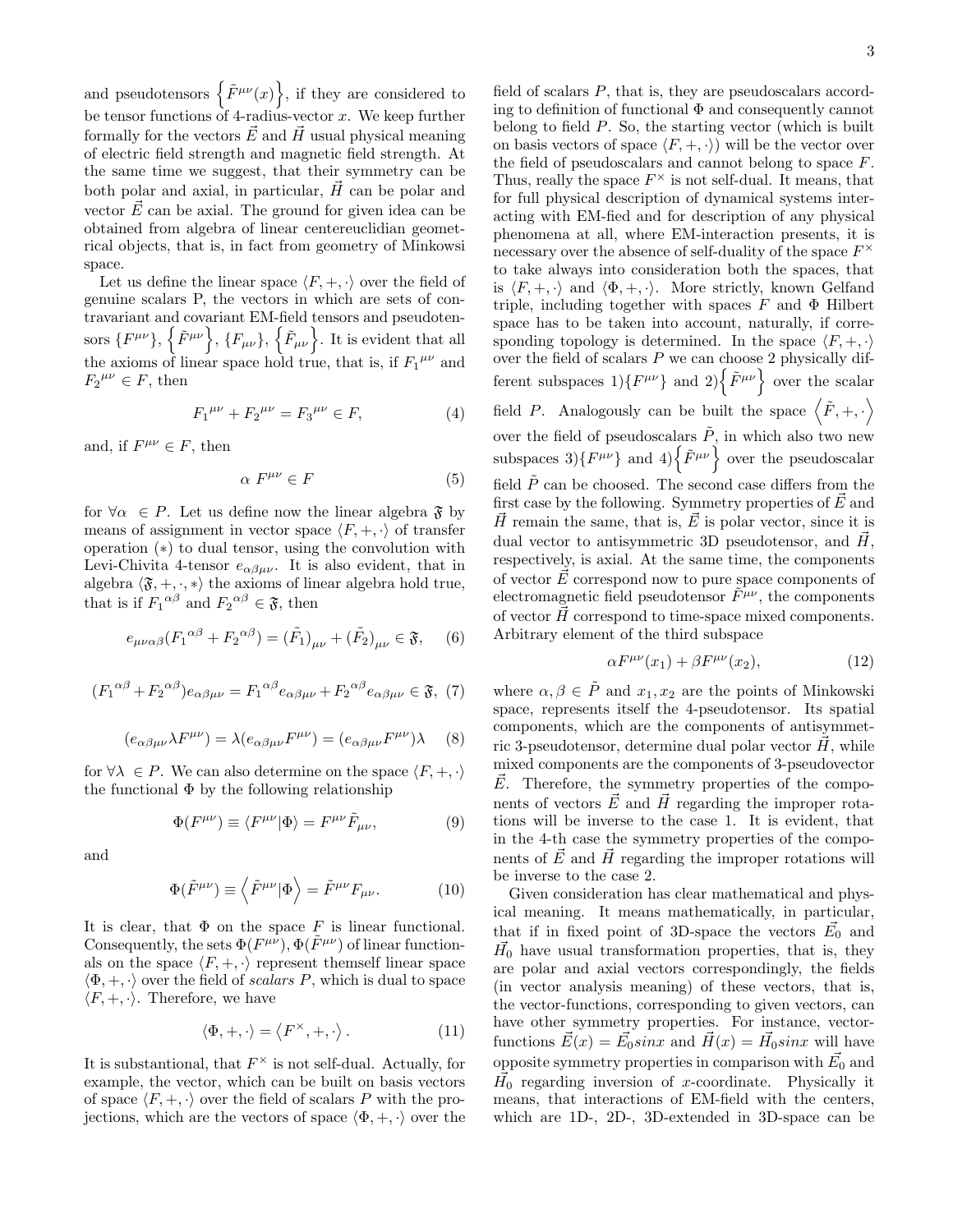quite different between themselwes and especially different in comparison with interaction of EM-field with point centers like to nuclei or electrons.

The main results of presented consideration are the following.

The sets  $\Phi(F^{\mu\nu}), \Phi(\tilde{F}^{\mu\nu})$  of linear functionals on the space  $\langle F, +, \cdot \rangle$  represent themself linear space  $\langle \Phi, +, \cdot \rangle$ over the field of scalars P, which is dual to space  $\langle F, +, \cdot \rangle$ , but it is substantial, that given linear space is not selfdual. Further, given consideration allows to suggest, that free EM-field is 4-fold degenerated regarding improper rotations. The interaction with device (or, generally, with some substance) can relieve degeneracy and can lead, by interaction with extended centers to unusual symmetry of field vector-functions. It is also understandable that spectroscopic transition are not instantaneous, that is the formation of resonance state: field  $+$  matter or in particular field  $+$  device, or field  $+$  matter in general case, which can have very long life time in comparison field mode period. It means in its turn that correct description of spectroscopic transitions can be achieved the only in the frames of fully quantum model, in which field and matter produce two subsystems, possessing equal rights. Realization of concrete field state (one of 4 possible) will, evidently, be determined by symmetry characteristics of EM-field vector-functions in interacting substance. We suggest also, that by interaction of EM-field with the matter the elementar charge carrier size, that is electron size, can be taking into consideration for determination of concept of lengthy centers. Electron size does not exceed the value  $10^{-16}$  cm. Given evaluation follows from the conclusion on applicability of quantum electrodynamics theory up to distances  $10^{-16}$  cm [\[13\]](#page-7-12). Therefore, it seems to be reasonable to suggest, that relatively the electron size any individual atoms can be considered to be 3D extended centers. It means, that even in atomic spectroscopy for dipole moments and electric field strengths the corresponding vector-functions have to be used instead usual vectors and their symmetry relatively improper rotations has to be taken into account.

It is also understandable, that, if electric field components are components of pseudotensor of EM-field (and consequently electric dipole moments are also pseudovectors), the equation of dynamics of optical transitions will have the structure, which is mathematically equivalent to the structure of the equation for dynamics of magnetic resonance transitions (in which magnetic field components are parts of genuine tensor  $F^{\mu\nu}$ ). In other words, mathematical abstractions in optical Bloch equation become, in agreement with results [\[1\]](#page-7-0), [\[4\]](#page-7-3), real physical meaning, that is really  $\vec{E}$  is the part of intracrystalline and external electric field, which has axial vector symmetry,  $\vec{P}$  is electrical moment, which seems to be built like to magnetic moment. It seems to be reasonable along with considered symmetry of EM-field relatively improper rotation, by taking also into account the suggested role of elementar electromagnetic charge size to be space scaling factor, to consider in more details the gauge symmetry

### of EM-field, which is concerned of charges immediately.

### III. ADDITIONAL GAUGE INVARIANCE OF COMPLEX RELATIVISTIC FIELDS

It is well known, that free EM-field is vector real field, that is, it cannot be characterized by any real valued charges. We will argue, that EM-field in the matter can be considered to be complex field. In given section we will prove the idea, that for any complex field the conserved quantity, corresponding to gauge symmetry, that is charge, can be in general case also complex. Let  $u(x)$  $=\{u_i(x)\}\$ ,  $i=\overline{1,n}$ , the set of the functions of some complex relativistic field, that is, scalar, vector or spinor field, given in some space of Lorentz group representations. It is well known, that Lagrange equations for any complex relativistic field can be represented in the form of one matrix relativistic differential equation of the first order in partial derivatives, so called generalized relativistic equation, and analogous equation for field with Hermitian conjugated (complex conjugated in the case of scalar fields) functions  $u^+(x) = \{u_i^+(x)\}\$ . They are

$$
(\alpha_{\mu}\partial_{\mu} + \kappa\alpha_{0})u(x) = 0
$$
  

$$
-\partial_{\mu}u^{+}(x)\alpha_{\mu} + \kappa u^{+}(x)\alpha_{0} = 0,
$$
 (13)

<span id="page-3-0"></span>where  $\alpha_{\mu}, \alpha_0$  are matrices with constant numbers' elements and with dimension, which coincides with dimension of corresponding space of Lorentz group representation, realized by  $\{u_i(x)\}\$ . It is evident, that the transformation

<span id="page-3-1"></span>
$$
u'(x) = \beta \exp(i\alpha)u(x), \tag{14}
$$

where  $\alpha, \beta \in R$ , that is, belong to the set of real numbers, and analogous transformation for Hermitian conjugate functions (or complex conjugate functions in the case of scalar fields)

<span id="page-3-2"></span>
$$
u^{\prime +}(x) = \beta \exp(-i\alpha)u^{+}(x) \tag{15}
$$

keep Lagrange equations [\(13\)](#page-3-0) to be invariant. So, we have gauge transformation of field functions, which is more general in comparison with usually used. The set  $(\beta exp(-i\alpha)$  for all possible  $\alpha, \beta \in R$  produces the group Γ, which is direct product of known symmetry group, let designate it by  $\mathfrak A$  and multiplicative group  $\mathfrak R$  of all real numbers (without zero). Therefore, in the case considered the symmetry group of given complex field asquires additional parameter. So, we will have

$$
\Gamma(\alpha, \beta) = \mathfrak{A}(\alpha) \otimes \mathfrak{R}(\beta) \tag{16}
$$

Let us find the irreducible representations of the group  $\mathfrak{R}(\beta)$ . It has to be taken into account, that the group  $\mathfrak{R}(\beta)$  is abelian group and its irreducible representations  $T(\mathfrak{R})$  are onedimensional. So, the mapping

$$
T: \mathfrak{R} \to T(\mathfrak{R})\tag{17}
$$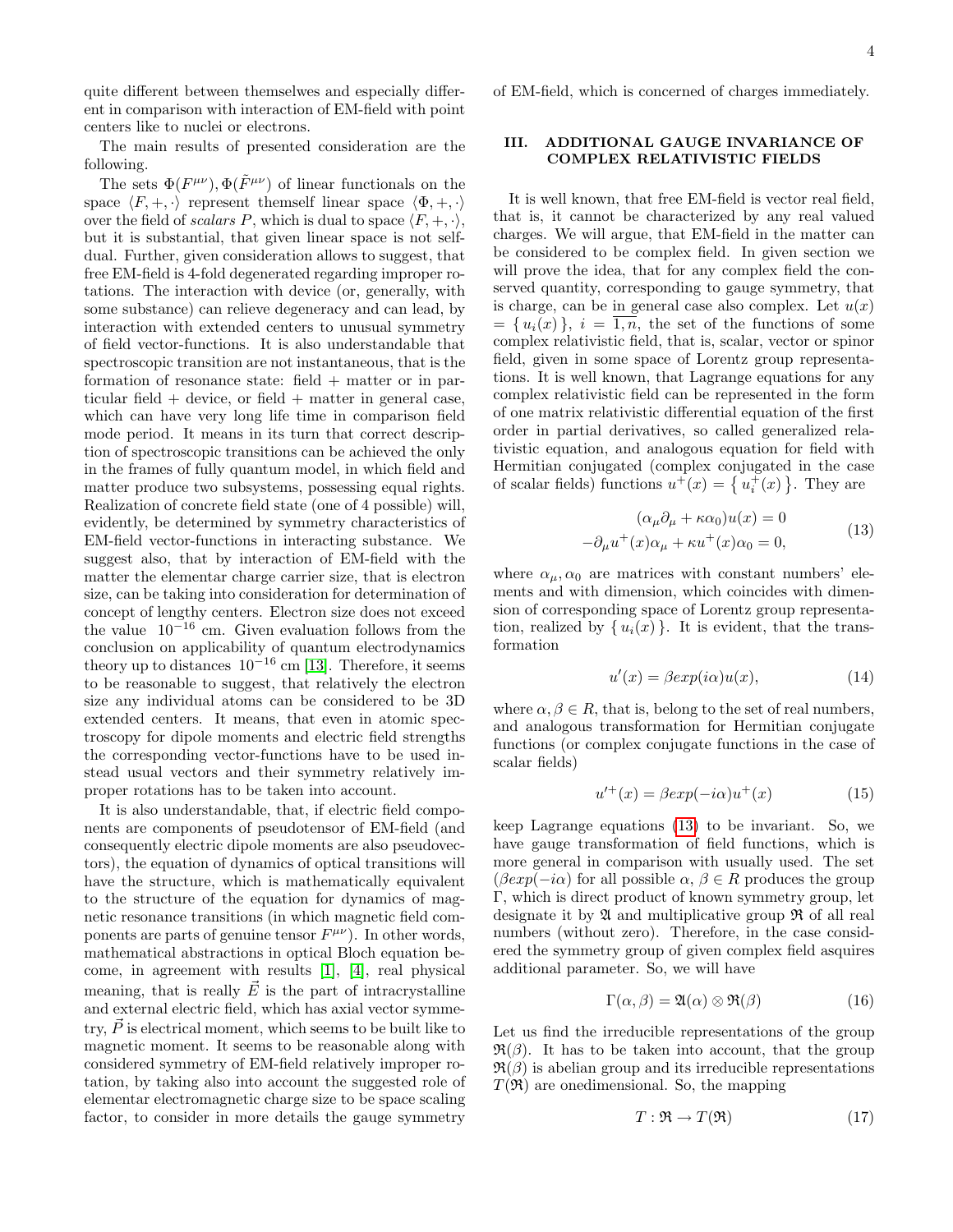is isomorphism, where  $T(1) = 1$ . Therefore, for  $\forall (\beta, \gamma)$  of pair of elements of group  $\mathfrak{R}(\beta)$  the following relationship takes place

$$
T(\beta, \gamma) = T(\beta)T(\gamma). \tag{18}
$$

Then, it is easy to show, that

$$
T(\beta) = \beta^{\frac{\partial T}{\partial \gamma}(1)}.\tag{19}
$$

The value  $\frac{\partial T}{\partial \gamma}(1)$  can be obtained from the condition

$$
T(-\beta) = -T(\beta). \tag{20}
$$

Finally, we have

$$
T(\beta) = \beta^{2k+1} = exp[(2k+1)ln\beta],
$$
 (21)

where  $k \in N$ . It is evident, that irreducible representations of the group  $\Gamma(\alpha, \beta)$  can easy be built, since they are direct product of irreducible representations of the groups  $\mathfrak{A}(\alpha)$  and  $\mathfrak{R}(\beta)$ , that is, they can be represented in the following form

$$
T(\mathfrak{A}(\alpha)) \otimes T(\mathfrak{R}(\beta)) = exp(-im\alpha)exp[(2k+1)ln\beta],
$$
\n(22)

where  $m, k = 0, \pm 1, \pm 2, \dots$ . It is clear, that some conserved quantity has to correspond to gauge symmetry of the field, which is determined by the group  $\mathfrak{R}(\beta)$ . Really, since generalized relativistic equations are invariant relatively transfomations [\(14](#page-3-1), [15\)](#page-3-2) and variation of action integral with starting Lagrangian is equal to zero, then variation of action integral with transformed Lagrangian will also be zero. Consequently, all the conditions of applicability of Noeter theorem are held true. According to Noeter theorem, the conserved quantity, corresponding to  $\nu - th$  parameter  $(\nu = 1, k)$  by invariance of field under some k-parametric symmetry group, is

$$
Q_{\nu}(\sigma) = \int_{(\sigma)} \theta_{\mu\nu} d\sigma_{\mu} = const,
$$
 (23)

where

$$
\theta_{\mu\nu} = \frac{\partial L}{\partial(\partial_{\mu}u_i)}[\partial_{\rho}u_i X_{\rho\nu} - Y_{i\nu}] - LX_{\mu\nu},\qquad(24)
$$

L is field Lagrangian,  $\sigma$  is any spacelike hypersurface. The matrices  $X_{\rho\nu}$ ,  $Y_{i\nu}$  are determined by matrix representations  $\|(I_{\nu})_{\mu\nu}\|$  and  $\|(J_{\nu})_{ik}\|$  of infinitesimal operators of symmetry group in coordinate space and in the space of field functions respectively in accordance with the following relationships

$$
X_{\rho\nu} = (I_{\nu})_{\mu\alpha} x_{\alpha}, Y_{i\nu} = (J_{\nu})_{ik} u_k.
$$
 (25)

So, using Noeter theorem, we obtain for 4-vector  $\theta_{\mu}$  the following expression

<span id="page-4-0"></span>
$$
\theta_{\mu} = -\frac{\partial L}{\partial(\partial_{\mu}u_i)}u_i - \frac{\partial L}{\partial(\partial_{\mu}u_i^*)}u_i^*,\tag{26}
$$

Components of 4-vector  $\theta_{\mu}$  satisfy to continuity equation

$$
\partial_{\mu}\theta_{\mu} = 0. \tag{27}
$$

Conserving quantity, corresponding to [\(26\)](#page-4-0), then is

$$
Q_2^{'} = iQ_2 = -i \int \theta_4 d^3 x. \tag{28}
$$

So  $iQ_2$  is

<span id="page-4-1"></span>
$$
iQ_2 = i \int \left[\frac{\partial L}{\partial(\partial_\mu u_i)} u_i + \frac{\partial L}{\partial(\partial_\mu u_i^*)} u_i^*\right] d^3x. \tag{29}
$$

It seems to be evident, that the nature of additional conserved quantity is determined by the type of symmetry. It is clear, that to the additional gauge symmetry will correspond the additional charge. It is seen, that this charge is purely imaginary quantity. Known conserved quantity for any complex field, for instance, for Dirac field, which is consequence of the invariance of field Lagrange equations regarding the transformations  $u'(x) = exp(i\alpha)$  and  $u(x)u'^{+}(x) = exp(-i\alpha)u^{+}(x)$  is well known electric charge  $Q^E$  [\[14\]](#page-7-13). In general case known conserved part of charge  $Q_1$  [\[14\]](#page-7-13) is

$$
Q_1 = -\int \left[\frac{\partial L}{\partial(\partial_\mu u_i)} u_i - \frac{\partial L}{\partial(\partial_\mu u_i^*)} u_i^*\right] d^3 x. \tag{30}
$$

It is real quantity. So, any complex field can be characterized by complex conserving quantity  $Q$ , which can be called complex charge

$$
Q = Q_1 + iQ_2. \tag{31}
$$

# IV. DISCUSSION AND CONCLUSIONS

The presence of complex charge means that 4-vector of current  $j_{\mu}$  for any complex field is complex vector. In its turn, it means, that independently on starting origin of the charges and currents in the matter [they can be result of presence of Dirac field or another complex field] all the characteristics of EM-field in the matter have also to be complex-valued. Given conclusion follows from Maxwell equations, which describe EM-field in the matter and which agree with experimental results well. Therefore, in fact the field of application of Maxwell equations is extended. It means also, that dual electrodynamics, developed by Tomilchick and co-authors, see for instance [\[15\]](#page-7-14), obtains additional ground. Based field equations in dual electrodynamics [\[15\]](#page-7-14) will be isomorphic to Maxwell equations in complex form. From given isomorphism follows, that  $iQ_2$ -component of charge is so called magnetic charge, that is,  $i\dot{Q}_2 = iQ^H$ . Therefore, in the case of EM-field in the matter we will have for full charge the expression

$$
Q = Q^E + iQ^H.
$$
\n(32)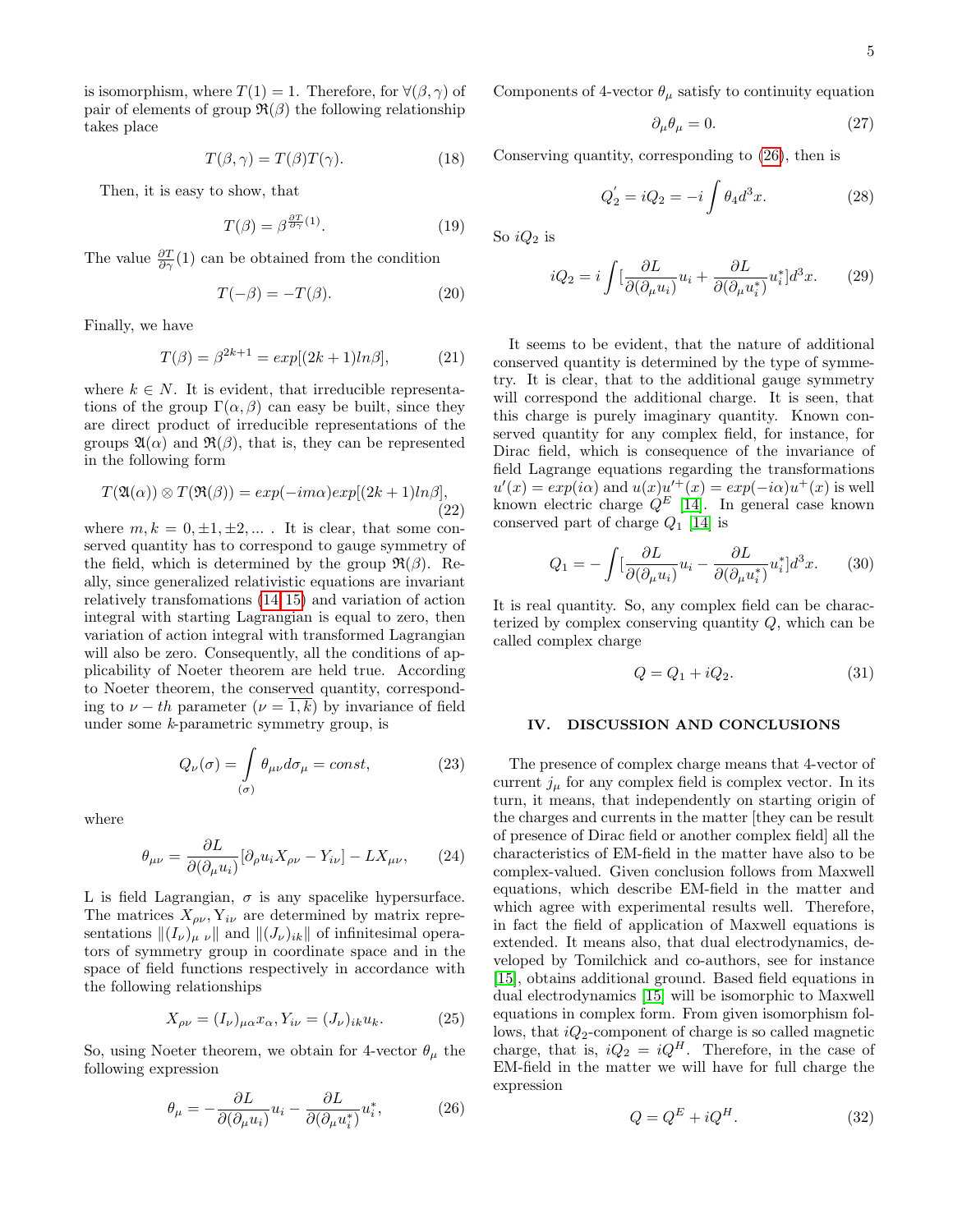Full charge Q for EM-field in the matter can be called EM-charge. It is clear, that in the case of EM-field in the matter the gauge symmetry group  $\Gamma(\alpha, \beta)$  can be represented

$$
\Gamma(\alpha, \beta) = U_1(\alpha) \otimes G(\beta), \tag{33}
$$

where  $U_1(\alpha)$  is well known abelian unitary group. It is evident, that in the case of free EM-field

$$
Q_f = iQ^H. \tag{34}
$$

The same conclusions are qualitatively held true for quantized fields. It means in particular, that free EMfield quantum, that is photon, possesses by charge, which is imagine. It becomes now physically understandable rather effective interaction of given relativistic particles with matter. Really it is difficult to expect, that the particles with zero rest mass and zero charge can effective interact with matter. Nevetheleess given obvious contradiction with experiment does not even discuss in the physical literature (to our knowledge). It becomes also understandable the mechanism of appearance of real part of charge for EM-field in the matter. The velocity  $v$  of EM-field propagation in the matter is less in comparison with the velocity  $c$  in vacuum. Consequently hyperbolic rotation of coordinate system takes place, which corresponds to appearance of real component of the charge. The conception of complex characteristics of EM-field in the matter agrees well with all practice of electric circuits' calculation. The formal, but very fruitfull mathematical method for electric circuits' calculation, which uses all complex electric characteristics, see for example [\[17\]](#page-7-15), becomes now natural explanation. It is understandable, that  $iQ^H$  cannot be registered in usual conditions in consequence of its imaginary nature. At the same time, if the interaction, like to exchange interaction, is determined by product of two magnetic charges, they can be registered, for instance, by electric spin wave resonance (ESWR). ESWR was detected experimentally in both ferroelectric (F) and antiferroelectric (AF) cases (see Sec.1) and the work on its more detailed theoretical description is in the progress. At present we can report, that ESW RF and AF EWR.-states description in accordance with [\[5\]](#page-7-4) can be based in the limits, corresponding to the extended models, represented in its ground in [\[2\]](#page-7-1) and being to be the model, developed at present (in press). They both can be very powerfull in comparison with any state / analysing methods (in the meaning of the detection of interaction between the local centers). We can also add, that conclusion, that EM-field in the matter is complex field opens new possibilities for better understanding for a number of phenomena like to corposants with the aim of its practical use for direct receive of electric energy.

Let us discuss also the results of Sec.2. Since components of 4-vector  $A_{\mu}$  of EM-field potentials in the matter have to transform by Lorentz group representations, at that by general Lorentz group in general case, we will have 4 possibilities for symmetries of EM-field tensor

and its components relatively improper rotations. Really, let components of 4-vector  $A_\mu$  transform according to the representation  $D(L_{+}^{(+)})$  of proper Lorentz group  $L_{+}^{(+)}$ , coresponding to proper orthochronous transformations, then in the case of improper orthochronous transformations  $L_{-}^{(+)}$ , proper nonorthochronous  $L_{+}^{(-)}$ , improper nonorthochronous  $L_{-}^{(-)}$  transformations of gen-eral Lorentz group L [\[16\]](#page-7-16) 4-vector  $A_\mu$  will transform correspondingly according to direct product of representations

$$
D(L_{+}^{(+)}) \otimes D(P),
$$
  
\n
$$
D(L_{+}^{(+)}) \otimes D(P'),
$$
  
\n
$$
D(L_{+}^{(+)}) \otimes D(P) \otimes D(P'),
$$
  
\n(35)

where  $D(P)$  is the representation of space inversion group  $P, D(P')$  is the representation of time inversion group  $P'$ , which are subgroups of general Lorentz group  $L$ . Therefore, 4-vector  $A_{\mu}$  of EM-field along with known polar t-even 4-vector can also be axial t-even, polar t-uneven and axial t-uneven 4-vector. It corresponds under the conclusion in Sec.2 to 4 types of EM-field tensors, that is, in other words to partition of linear space  $\langle F, +, \cdot \rangle$ over the field of genuine scalars and pseudoscalars, the vectors in which are sets of contravariant and covariant electromagnetic field tensors and pseudotensors  $\{F^{\mu\nu}\},\$  $\{\tilde{F}^{\mu\nu}\}, \{F_{\mu\nu}\}, \{\tilde{F}_{\mu\nu}\}, \text{ on 4 subspaces.}$ 

Let us define the complex-valued function  $Q(\vec{r}, t)$  =  $Q_1(\vec{r}, t) + iQ_2(\vec{r}, t)$  of 2 variables  $\vec{r}$  and t, where  $\vec{r}$  is variable 3D-hypersurface of Minkowski space,  $\vec{r} \in R^3$ ,  $t \in (0, \infty)$  is time. Then the follwing theorem takes place. Theorem

Let  $Q_1(\vec{r}, t)$ , which is determined by

$$
Q_1(\vec{r},t) = -\int\limits_{\vec{r}} \left[ \frac{\partial L(t,\vec{r}')}{\partial \left(\frac{\partial u_i}{\partial x_4}\right)} u_i - \frac{\partial L(t,\vec{r}')}{\partial \left(\frac{\partial u_i^*}{\partial x_4}\right)} u_i^* \right] d\vec{r}' \quad (36)
$$

and  $Q_2(\vec{r}, t)$ , which is determined analogously, taking into account relationship [\(29\)](#page-4-1), be continuous functions of both the variables in the range of its definition. Then the complex function  $Q(\vec{r}, t)$  will be analytical function in complex "plane" of variables  $\vec{r}$  and t.

To prove the theorem, it is sufficient to show, that  $ReQ(\vec{r}, t)$  and  $ImQ(\vec{r}, t)$  of the function  $Q(\vec{r}, t)$  =  $Q_1(\vec{r}, t) + iQ_2(\vec{r}, t)$  are satysfying to Cauchy-Riemann conditions, that is the following relations take place

<span id="page-5-0"></span>
$$
\frac{\partial Q_1(\vec{r},t)}{\partial \vec{r}} = \frac{\partial Q_2(\vec{r},t)}{\partial t},\tag{37}
$$

<span id="page-5-1"></span>
$$
\frac{\partial Q_1(\vec{r},t)}{\partial t} = -\frac{\partial Q_2(\vec{r},t)}{\partial \vec{r}}.
$$
\n(38)

Let us solve [\(37\)](#page-5-0) and [\(38\)](#page-5-1) relative to  $Q_2(\vec{r},t)$  (the quantity  $Q_1(\vec{r}, t)$  is considered to be given). It is apparent, that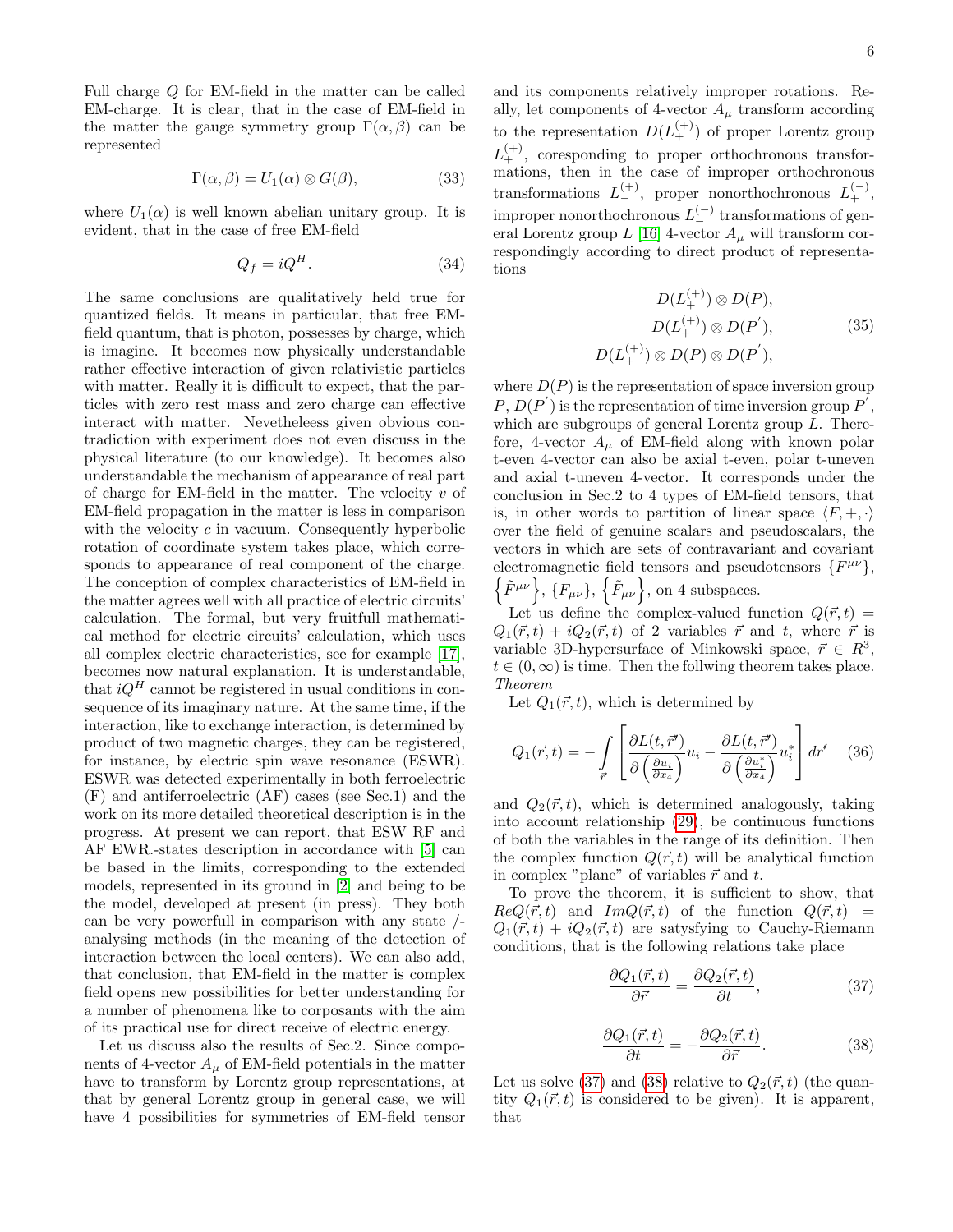$$
\frac{\partial Q_1(\vec{r},t)}{\partial \vec{r}} = -\left[ \frac{\partial L(t,\vec{r}')}{\partial \left( \frac{\partial u_i}{\partial x_4} \right)} u_i - \frac{\partial L(t,\vec{r}')}{\partial \left( \frac{\partial u_i^*}{\partial x_4} \right)} u_i^* \right] \Big|_{\vec{r}} = \frac{\partial Q_2(\vec{r},t)}{\partial t}.
$$
(39)

Consequently  $Q_2(\vec{r}, t)$  is

$$
Q_2(\vec{r},t) = -\int\limits_{(t)} \left[ \frac{\partial L(\vec{r},t')}{\partial \left(\frac{\partial u_i}{\partial x_4}\right)} u_i - \frac{\partial L(\vec{r},t')}{\partial \left(\frac{\partial u_i^*}{\partial x_4}\right)} u_i^* \right] dt' + f(\vec{r}).
$$
\n(40)

Then, using the relationship [\(38\)](#page-5-1), we obtain

$$
\frac{\partial Q_2(\vec{r},t)}{\partial \vec{r}} = -\frac{\partial}{\partial \vec{r}} \int \left[ \frac{\partial L(\vec{r},t')}{\partial \left(\frac{\partial u_i}{\partial x_4}\right)} u_i - \frac{\partial L(\vec{r},t')}{\partial \left(\frac{\partial u_i^*}{\partial x_4}\right)} u_i^* \right] dt' \n+ \frac{df(\vec{r})}{d\vec{r}} = -\frac{\partial Q_1(\vec{r},t)}{\partial t} \n= \frac{\partial}{\partial t} \int \left[ \frac{\partial L(t',\vec{r}')}{\partial \left(\frac{\partial u_i}{\partial x_4}\right)} u_i - \frac{\partial L(t',\vec{r}')}{\partial \left(\frac{\partial u_i^*}{\partial x_4}\right)} u_i^* \right] d\vec{r}'.
$$
\n(41)

Hence follows the equation for determination of  $f(\vec{r})$ 

$$
\frac{df(\vec{r})}{d\vec{r}} = \frac{\partial}{\partial \vec{r}} \int \left[ \frac{\partial L(\vec{r}, t')}{\partial \left( \frac{\partial u_i}{\partial x_4} \right)} u_i - \frac{\partial L(\vec{r}, t')}{\partial \left( \frac{\partial u_i^*}{\partial x_4} \right)} u_i^* \right] dt'
$$
\n
$$
+ \frac{\partial}{\partial t} \int \left[ \frac{\partial L(t, \vec{r}')}{\partial \left( \frac{\partial u_i}{\partial x_4} \right)} u_i - \frac{\partial L(t, \vec{r}')}{\partial \left( \frac{\partial u_i^*}{\partial x_4} \right)} u_i^* \right] d\vec{r}'. \tag{42}
$$

So we have

$$
f(\vec{r}) = \int_{(t)} \left[ \frac{\partial L(\vec{r}, t)}{\partial \left( \frac{\partial u_i}{\partial x_4} \right)} u_i - \frac{\partial L(\vec{r}, t)}{\partial \left( \frac{\partial u_i^*}{\partial x_4} \right)} u_i^* \right] dt'
$$

$$
+ \int_{\vec{r}} \left\{ \frac{\partial}{\partial t} \int_{\vec{r}''} \left[ \frac{\partial L(\vec{r}, t')}{\partial \left( \frac{\partial u_i}{\partial x_4} \right)} u_i - \frac{\partial L(\vec{r}, t')}{\partial \left( \frac{\partial u_i^*}{\partial x_4} \right)} u_i^* \right] d\vec{r}' \right\} d\vec{r}'.
$$
(43)

Consequently

$$
Q_2(\vec{r},t) = \int_{\vec{r}} \left\{ \frac{\partial}{\partial t} \int_{\vec{r}''} \left[ \frac{\partial L(\vec{r},t)}{\partial \left( \frac{\partial u_i}{\partial x_4} \right)} u_i - \frac{\partial L(\vec{r},t)}{\partial \left( \frac{\partial u_i^*}{\partial x_4} \right)} u_i^* \right] d\vec{r}' \right\} d\vec{r}''
$$
  
= 
$$
- \int_{\vec{r}} \frac{\partial Q_1(\vec{r}'',t)}{\partial t} d\vec{r}''.
$$

Then, in suggestion, that dynamic system studied is autonomous, that is  $L(\vec{r}, t) = L(\vec{r})$ , we will have

$$
Q_2(\vec{r},t) = \int\limits_{\vec{r}} \left[ \frac{\partial L(\vec{r}'')}{\partial \left( \frac{\partial u_i}{\partial x_4} \right)} \frac{\partial u_i}{\partial t} - \frac{\partial L(\vec{r}'')}{\partial \left( \frac{\partial u_i^*}{\partial x_4} \right)} \frac{\partial u_i^*}{\partial t} \right] d\vec{r}''.
$$
 (44)

Further, taking into account, that general solution of general relativistic equation is superposition of monochromatic plane waves, which have the view  $u_i(t) \sim e^{-i\frac{\mathcal{E}}{\hbar}t}$ , in the simplest case of one plane wave we obtain

$$
Q_2(\vec{r},t) = -i\frac{\mathcal{E}}{\hbar} \int_{\vec{r}} \left[ \frac{\partial L(\vec{r}')}{\partial \left(\frac{\partial u_i}{\partial x_4}\right)} u_i(\vec{r}',t) \right. \\
\left. + \frac{\partial L(\vec{r}'')}{\partial \left(\frac{\partial u_i^*}{\partial x_4}\right)} u_i^*(\vec{r}',t) \right] d\vec{r}'. \tag{45}
$$

When making a transformation of variable  $t \rightarrow ict = x_4$ we finally have

<span id="page-6-0"></span>
$$
Q_2(\vec{r}, x_4) = \frac{\mathcal{E}}{\hbar c} \int_{\vec{r}} \left[ \frac{\partial L(\vec{r}')}{\partial \left( \frac{\partial u_i}{\partial x_4} \right)} u_i(\vec{r}', x_4) \right. \\
\left. + \frac{\partial L(\vec{r}')}{\partial \left( \frac{\partial u_i^*}{\partial x_4} \right)} u_i^*(\vec{r}', x_4) \right] d\vec{r}'.\n\tag{46}
$$

We see, that relationships [\(29\)](#page-4-1) and [\(46\)](#page-6-0) are coinciding to scaling factor. They will coincide fully, if to make a transformation of parameter  $\beta \to \beta' = \beta \frac{\varepsilon}{\hbar c}$ . The theorem is proved. Given theorem can be considered to be example of independent obtaining of some physical quantities in complex fields.

Therefore, it has been established the partition of linear space  $\langle F, +, \cdot \rangle$  over the field of genuine scalars and pseudoscalars, the vectors in which are sets of contravariant and covariant EM-field tensors and pseudotensors  $\{F^{\mu\nu}\}, \{\tilde{F}_{\mu\nu}\}, \{\tilde{F}_{\mu\nu}\}, \text{ on 4 subspaces. It cor$ responds to appearance of 4 kinds of EM-field potential 4-vectors  $A_{\mu}$ , which transform according to representations of general Lorentz group with various symmetry relatively improper rotations.

It was found, that the sets  $\Phi(F^{\mu\nu}), \Phi(\tilde{F}^{\mu\nu})$  of linear functionals on the space  $\langle F, +, \cdot \rangle$  represent themself linear space  $\langle \Phi, +, \cdot \rangle$  over the field of scalars P, which is dual to space  $\langle F, +, \cdot \rangle$  it is substantial, that given linear space is not self-dual.

Additional gauge invariance of complex relativistic fields was studied. It has been found, that conserving quantity, corresponding to invariance of generalized relativistic equations relatively the operations of multiplicative group  $\Re$  of all real numbers (without zero) is imagine charge. So it was shown, that complex fields are characterized by complex charges. The irreducible representations of the group  $\Re$  have been found.

It is argued, that EM-field in the matter is complex field and that two-parametric group  $\Gamma(\alpha, \beta) = U_1(\alpha) \otimes$  $\mathfrak{R}(\beta)$ , where  $\mathfrak{R}(\beta)$  is abelian multiplicative group of real numbers (excluding zero), determines the gauge symmetry of EM-field. It is also argued, that free EM-field is characterized by pure imagine charge. We believe, that all the conclusions relatively additional gauge invariance